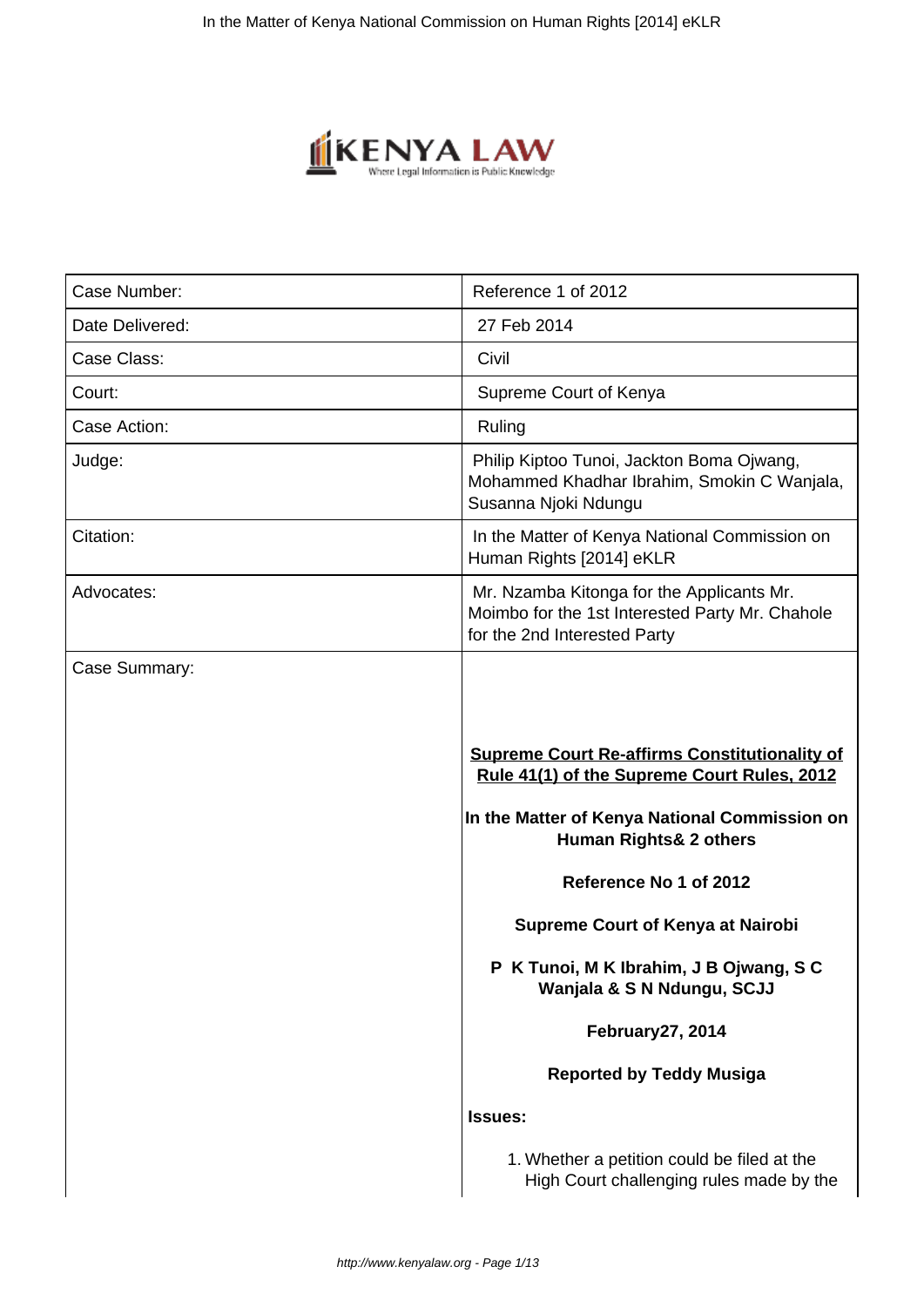Supreme Court.

- 2. Whether Rule 41(1) of the Supreme Court Rules, 2012 was restrictive and required redrafting/ amendment to enable other parties other than the national government, county governments and state organs to seek the advisory opinion of the Supreme Court under article 163(6) of the Constitution.
- 3. Whether individuals, NGO's and professional bodies were excluded from the restrictive words of Rule 41(1) of the Supreme Court Rules, 2012.

**Constitutional Law** – Jurisdiction - Supreme Court jurisdiction on Advisory opinion – scope of Supreme Court jurisdiction on advisory opinions – whether Rule 41(1) of Supreme Court Rules were restrictive and required amendment – Supreme Court Rules, 2012, Rule 41(1), Constitution of Kenya, 2010, article 163(6)

### **Held:**

- 1. The main principles/parameters that guided the Supreme Court when exercising their jurisdiction to offer advisory opinions were:
- a. It had to be a matter concerning the County government. The question as to whether a matter concerned the county government was determined on a case by case basis.
- b. The only parties that could make a request for an Advisory opinion were the national government, a state organ or county government. Any other person could only be enjoined in the proceedings with leave of court either as an intervener (interested party) or as amicus curiae.

(In the Matter of the Interim Independent Electoral Commission: Constitutional Application No. 2 of 2011)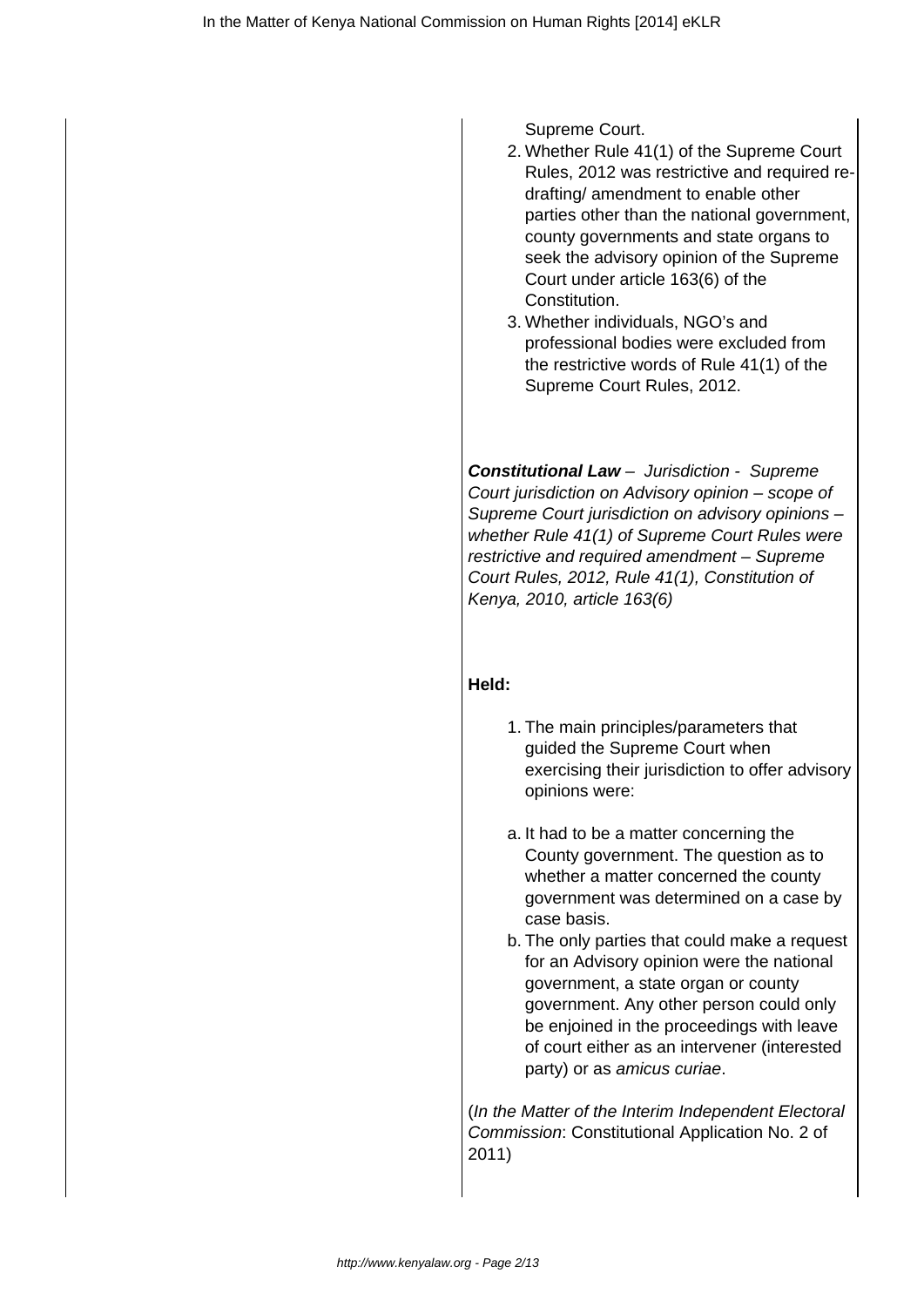- 2. The Reference as filed was not one seeking an advisory opinion within the meaning of article 163(6) of the Constitution of Kenya, 2010. Because, there was no matter concerning county government in the issues framed by the applicant. The "reference for an advisory opinion" was actually a constitutional reference in disguise. The main objective was to elicit a declaration from the Supreme Court regarding the Constitutionality or otherwise of Rule 41(1). It ought to have been filed at the High Court.
- 3. There was no hierarchical impropriety if a party were to challenge a Supreme Court rule in the High court. In such a case, what would be at stake was not the reputation of the Supreme Court but the unconstitutionality of the rule in question. The High court was seized with original jurisdiction to determine whether a piece of legislation or subsidiary legislation was unconstitutional.
- 4. Rule 41(1) of the Supreme Court Rules, 2012 was a replica article 163(6) of the Constitution. Therefore, it could not be said to be either restrictive or discriminative in any manner.
- 5. Persons in general did not have a right to an advisory opinion of the Supreme Court. Rights declared under article 22 (such as access to justice) were enforceable by way of ordinary "court proceedings". Such proceedings did not necessarily include the Supreme Court's advisory opinions. By their very nature and design, Advisory opinions were meant to serve as a device in aid of the main tasks of the institutional conduct of governance. And thus, those entitled to resort to such opinion were the national government, any state organ or any county government.
- 6. Contrary to the applicants' apprehension, other parties other than the national government, state organ or county government could participate in advisoryopinion proceedings, as interveners or amici curiae.Therefore, there was no way Rule 41(1) of the Supreme Court Rules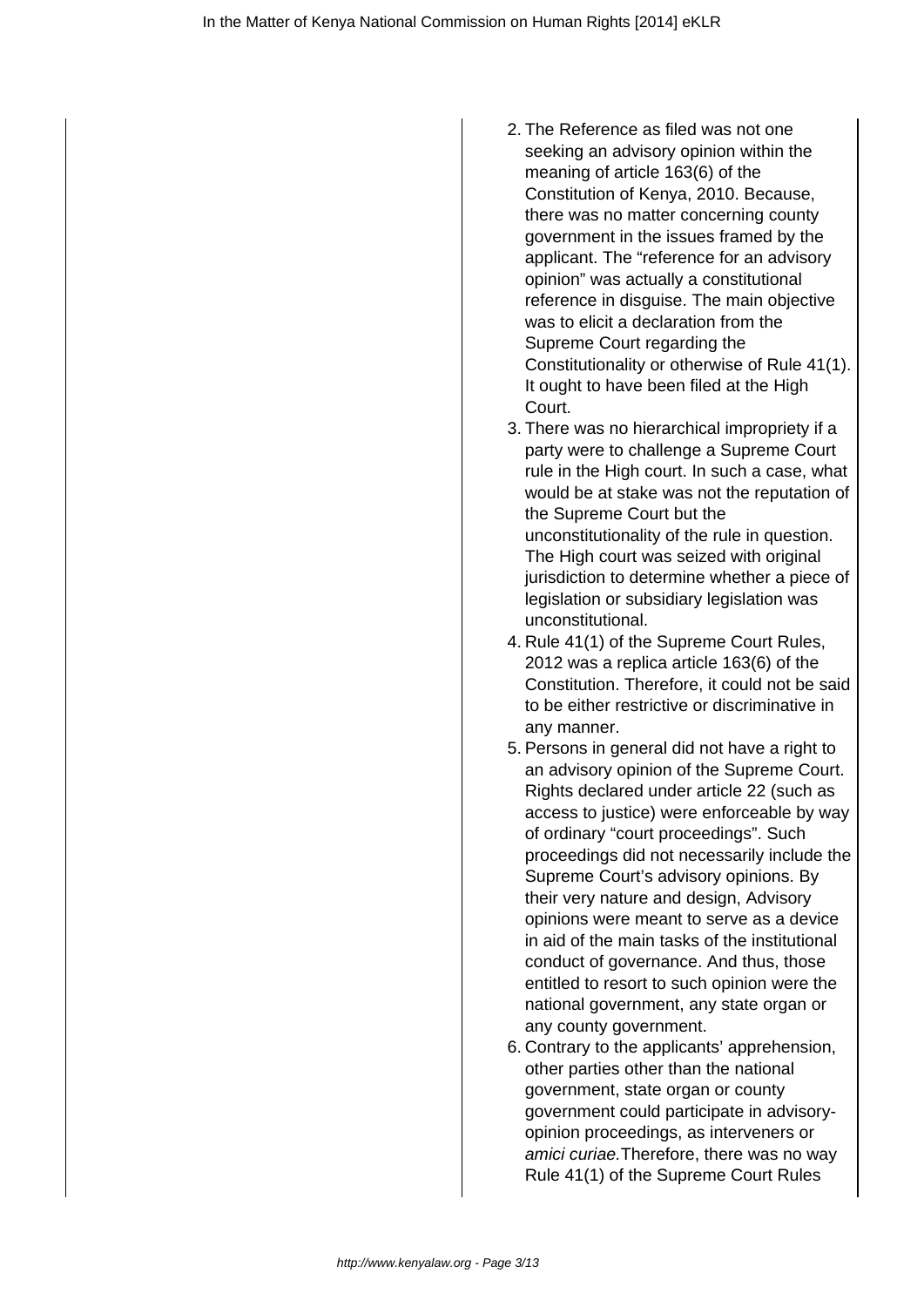|                             | hindered one's enjoyment of the Bill of<br>Rights as stipulated in Chapter 4 of the<br>Constitution of Kenya, 2010. All the rights<br>therein were enforceable in the High court,<br>with avenues for appeal open all the way<br>to the Supreme Court. The advisory-<br>opinion jurisdiction, on the other hand was<br>not only discretionary, but exercisable in<br>the manner provided for in Article 163(6). |
|-----------------------------|-----------------------------------------------------------------------------------------------------------------------------------------------------------------------------------------------------------------------------------------------------------------------------------------------------------------------------------------------------------------------------------------------------------------|
|                             | Reference for advisory opinion dismissed.                                                                                                                                                                                                                                                                                                                                                                       |
|                             | Cases:                                                                                                                                                                                                                                                                                                                                                                                                          |
|                             | <b>East Africa;</b>                                                                                                                                                                                                                                                                                                                                                                                             |
|                             | 1. Commission on Administrative Justice v<br>Attorney General Petition No 284 of 2012<br>$-(Followed)$<br>2. In Re Matter of the Interim Independent<br><b>Electoral Commission Constitutional</b><br>Application No 2 of 2011 - (Followed)<br>3. Macharia, Samuel Kamau v Kenya<br><b>Commercial Bank Limited Civil Application</b><br>No 2 of $2011 - (Followed)$                                             |
|                             | <b>Statutes:</b>                                                                                                                                                                                                                                                                                                                                                                                                |
|                             | <b>East Africa;</b>                                                                                                                                                                                                                                                                                                                                                                                             |
|                             | 1. Constitution of Kenya, 2010 articles<br>$1,19,20,21,22,27,48,50,163(6)(8)$ -<br>(Interpreted)<br>2. Supreme Court Act, 2011 section<br>$14,16(2)(b) - (Interpreted)$<br>3. Supreme Court Act, 2011(Act No 7 of 2011<br>Sub Leg) rule 17,40(1); 41; 41(1); 42; 43 -<br>(Interpreted)                                                                                                                          |
|                             | <b>Text and Journal</b>                                                                                                                                                                                                                                                                                                                                                                                         |
|                             | 1. Garner. BA., (Ed) (2004) Black's Law<br>Dictionary Thomson West Minnesota: 8th<br>Edn p 1347                                                                                                                                                                                                                                                                                                                 |
| <b>Court Division:</b>      | Civil                                                                                                                                                                                                                                                                                                                                                                                                           |
| <b>History Magistrates:</b> |                                                                                                                                                                                                                                                                                                                                                                                                                 |
| County:                     | Nairobi                                                                                                                                                                                                                                                                                                                                                                                                         |
| Docket Number:              |                                                                                                                                                                                                                                                                                                                                                                                                                 |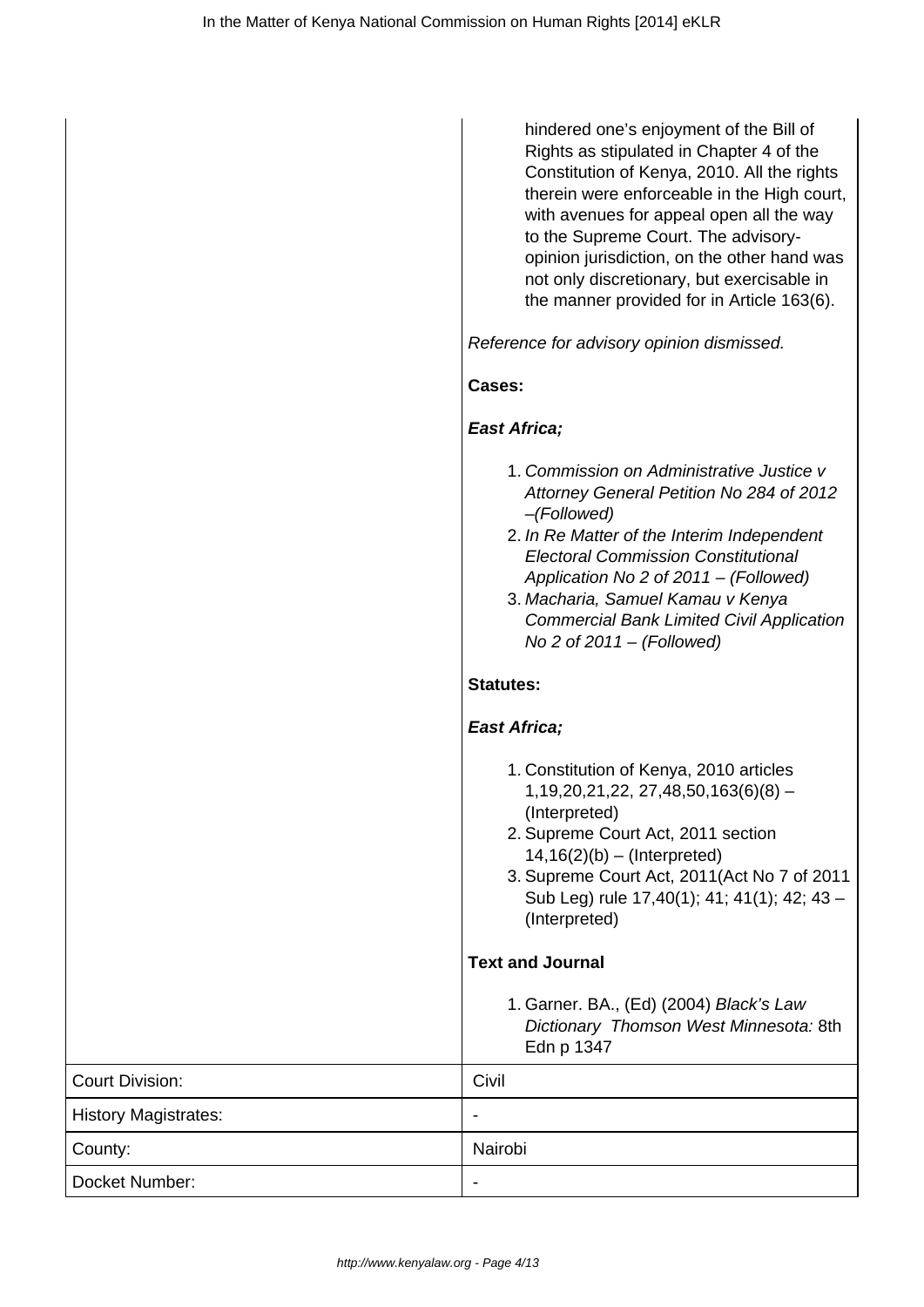| <b>History Docket Number:</b>       | $\,$                                        |
|-------------------------------------|---------------------------------------------|
| Case Outcome:                       | Reference for an Advisory Opinion Dismissed |
| <b>History County:</b>              |                                             |
| <b>Representation By Advocates:</b> | <b>Both Parties Represented</b>             |
| Advocates For:                      |                                             |
| <b>Advocates Against:</b>           | -                                           |
| Sum Awarded:                        |                                             |
|                                     |                                             |

 The information contained in the above segment is not part of the judicial opinion delivered by the Court. The metadata has been prepared by Kenya Law as a guide in understanding the subject of the judicial opinion. Kenya Law makes no warranties as to the comprehensiveness or accuracy of the information.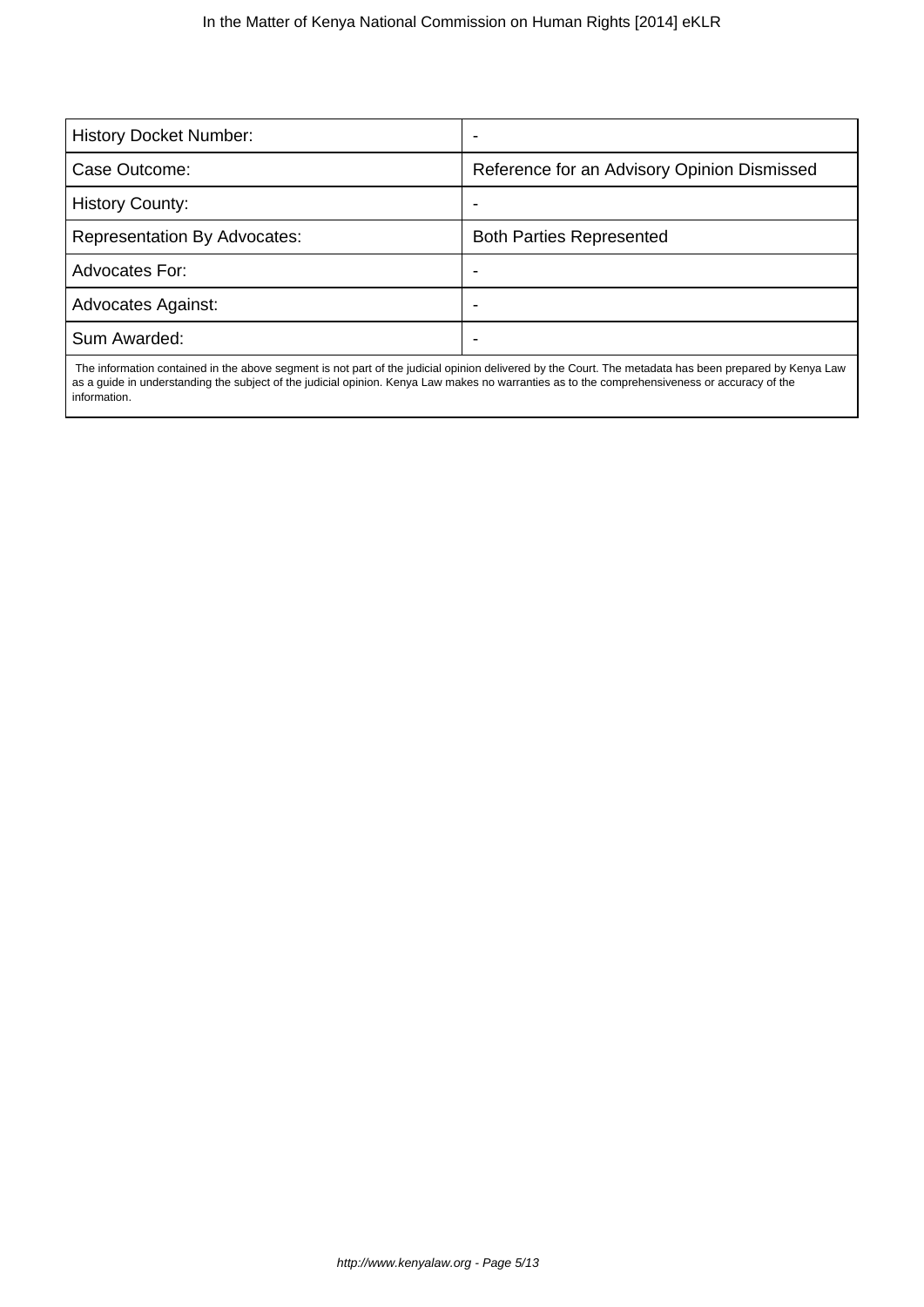#### **REPUBLIC OF KENYA**

#### **IN THE SUPREME COURT OF KENYA AT NAIROBI**

*(CORAM: Tunoi, Ibrahim, Ojwang, Wanjala, Ndungu, SCJJ)*

#### **REFERENCE NO. 1 OF 2012**

## **IN THE MATTER OF AN APPLICATION BY THE KENYA NATIONAL COMMISSION ON HUMAN**

## **RIGHTS FOR AN ADVISORY OPINION UNDER ARTICLE 163(6) OF THE CONSTITUTION OF KENYA**

**-AND-**

**IN MATTER OF THE BILL OF RIGHTS AND FUNDAMENTAL RIGHTS AND FREEDOMS**

**UNDER ARTICLES 19, 20, 21, 22, 48 AND 50 OF THE CONSTITUTION OF KENYA**

**-AND-**

**IN THE MATTER OF SECTION 40 OF THE SUPREME COURT RULES, 2011 UNDER LEGAL**

**NOTICE NO. 141 OF 2011 MADE PURSUANT TO THE SUPREME COURT ACT (NO. 7 OF 2011) AND**

**ARTICLE 163(8) OF THE CONSTITUTION OF KENYA, 2010**

**-BY-**

 **KENYA NATIONAL COMMISSION ON HUMAN RIGHTS………APPLICANT**

**-AND-**

**THE HON. THE ATTORNEY-GENERAL…......................1st INTERESTED PARTY**

 **THE COMMISSION ON ADMINISTRATIVE JUSTICE**

**(OFFICE OF THE OMBUDSMAN)……….……..........2nd INTERESTED PARTY**

### **R U L I N G**

A. **BACKGROUND**

**[1]** The applicant herein is the Kenya National Commission on Human Rights. The applicant, by way of **Reference No.1 of 2012,** seeks to invoke the Supreme Court's Advisory Opinion Jurisdiction pursuant to the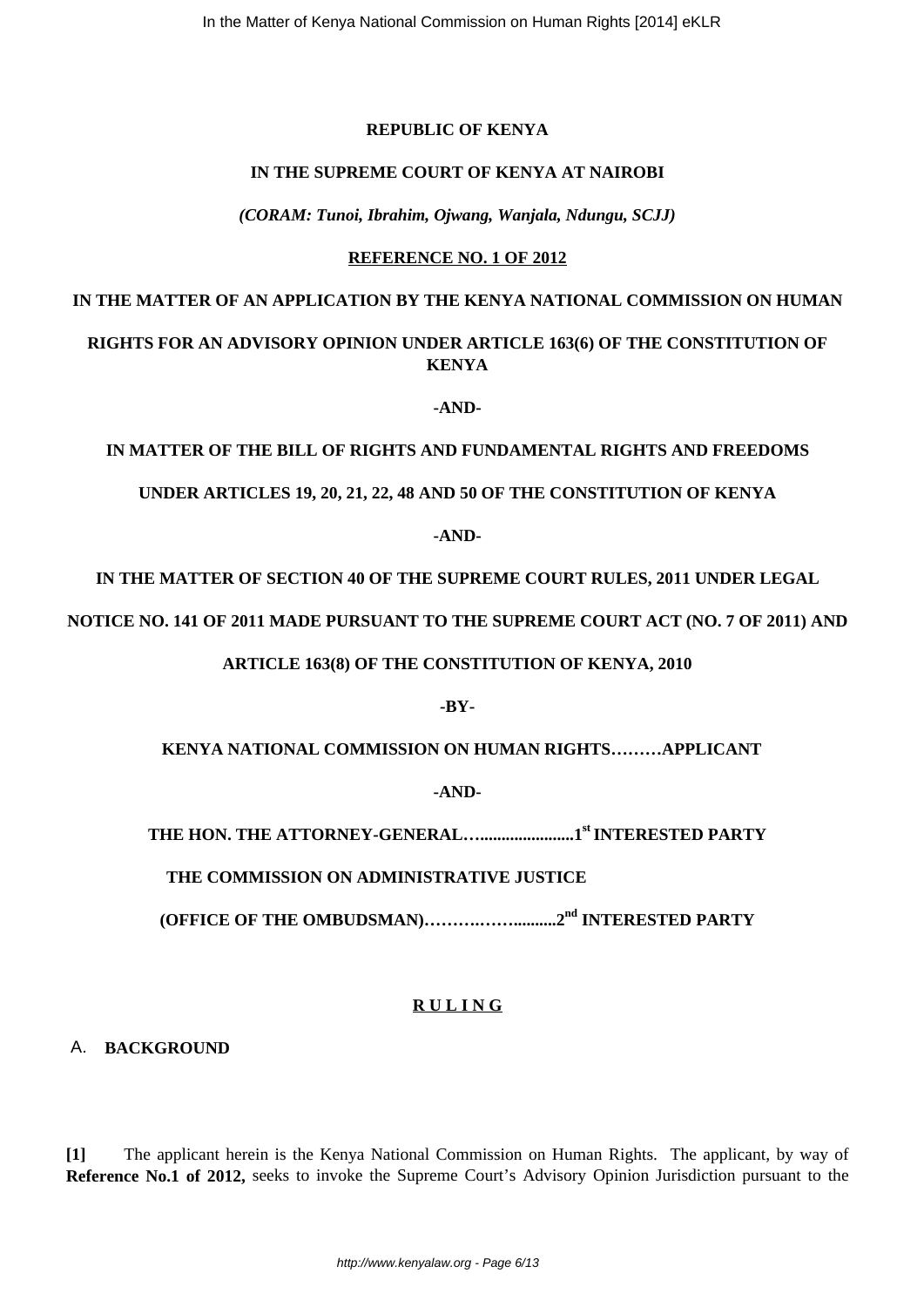provisions of **Article 163 (6)** of the Constitution. The said Article provides that:

## "**The Supreme Court may give an advisory opinion at the request of the national government, any State organ, or any county government with respect to any matter concerning county government."**

**[2]** The applicant seeks an advisory opinion from this Court to the effect that "Rule 40 (1) of the Supreme Court Rules 2011 published under Legal Notice No. 141 pursuant to the Supreme Court Act No. 7 of 2011 and Article 163 (8) of the Constitution of Kenya is restrictive and requires re-drafting and/or amendment to enable parties other than the national government, county governments and State organs to seek the advisory opinion of this Honorable Court under Article 163(6) of the Constitution of Kenya. Further, the advisory opinion is sought based on the apprehension by the applicant that, the said Rule 40 (1) as presently drafted may violate Articles 19, 20, 21, 22, 48 and 50 of the Constitution of Kenya and should, therefore, be repealed, re-written, re-drafted and/or amended to conform to the Constitution of Kenya."

Rule 40 (1) of the Supreme Court Rules, 2011 reads as follows:

### "**The national government, a State organ or county government may apply to the Court by way of reference for an advisory opinion under Article 163(6) of the Constitution"**

**[3]** Although the **Supreme Court Rules, 2011** have since been revoked vide **Rule 56 of L.N No. 123 of 2012,** the contents of **Rule 40(1)** of those Rules have been replicated word for word, as **Rule 41(1) of the Supreme Court Rules 2012.** Therefore, it is to this latter Rule that we shall make reference, in considering the merits of the application before us.

**[4]** In support of this reference, is an Affidavit sworn and filed by the applicant's Advocate, Senior Counsel Mr. Nzamba Kitonga. Counsel avers that this rule may be erroneously, wrongly and irregularly interpreted to mean that no person whether human or corporate, other than a national government, a State organ or a county government can seek an advisory opinion before this Court on any matter concerning county government, in terms of Article 163 (6) of the Constitution. Such a narrow and restricted interpretation, counsel further contends, would defeat the fundamental basis of the Constitution which gives citizens unlimited, unfettered and unrestricted access to justice and the Courts, in equal measure with all State organs.

**[5]** The applicant further expresses the view that a holistic reading of the Constitution and, in particular, Articles 1, 19, 20, 21, 22, 27, 48 and 50 thereof, supports the proposition that any person whether human or corporate, may seek an advisory opinion on county government under Article 163(6) of the Constitution, in addition to the national government, a State organ, or county government. Therefore, it is contended, limiting access to this Court in terms of Rule 41 (1) of the Supreme Court Rules, 2012 may amount to discrimination under the Constitution.

## **[6]** In view of the averments thus highlighted, the applicant requests this Court *"by way of an advisory opinion [to] advise the Honourable The Chief Justice, who is also the President of the Court, on his own behalf and on behalf of the Court, to re-write, redraft, repeal and/or amend Rule 40 (1) (now Rule 41(1)) of the Supreme Court Rules, 2012 in a manner that enables any person whether human or corporate to seek an advisory-opinion from this Court under Article 163(6) of the Constitution of Kenya."*

**[7]** A second affidavit in support of the contentions of the applicant is sworn by one Mohammed Hallo, who is also the secretary of the applicant. In his averments, Mr. Hallo reiterates the basic arguments advanced by the applicant's advocate, to the effect that Rule 41(1) of the Supreme Court Rules, 2012 is restrictive and should be amended or redrafted. However, this particular deponent makes a curious averment, to the effect that the applicant had intended, in furtherance of its objectives, and for purposes of greater clarity of the Constitution of Kenya, to seek the advisory opinion of this Court on questions such as: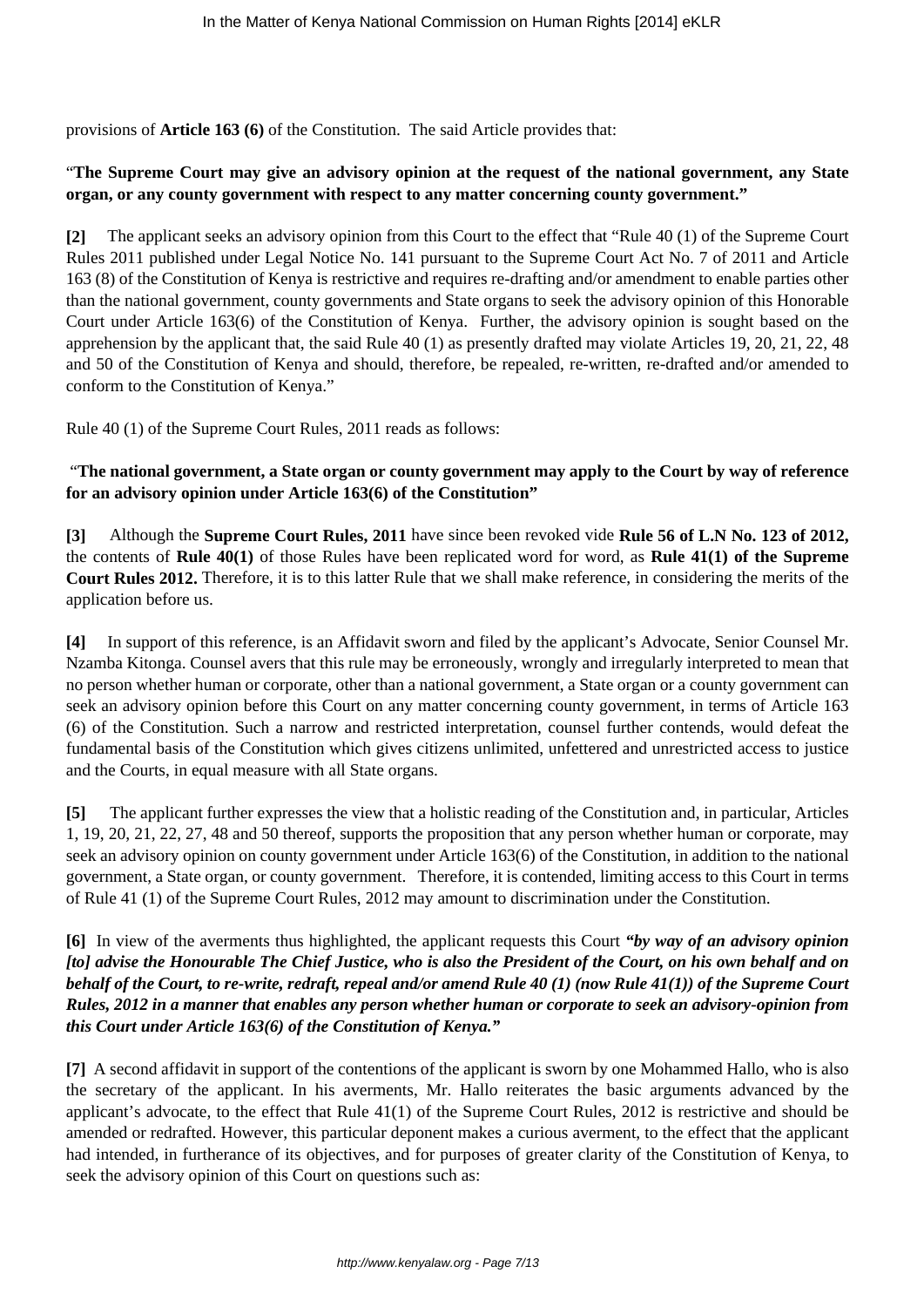a. *the status of the Provincial Administration in relation to county governments in the current constitutional dispensation;*

b. *the status of the Constituency Development Fund in relation to county governments and the national government in the current constitutional dispensation; and*

c. *several other matters in relation to devolution and the role of the national government.*

**[8]** We say *"curious"* because, it is unusual for an affidavit sworn in support of a cause, to contain the deponent's intentions of future litigious action. Moreover, the use of the words *"had intended"* means that such intentions (as disclosed in paragraph 5 of the affidavit) have, in fact, been abandoned. One is left to wonder whether, if at all, the jettisoning of such a scheme is in any way connected to the reference herein.

#### B. **SUBMISSIONS**

**[9]** Be that as it may, the application is opposed by both the first and second interested parties, to wit, the Attorney-General and the Commission on Administrative Justice respectively. The second interested party submits that *this Court lacks jurisdiction to entertain the matter before it,* as requests for an advisory opinion are limited to matters concerning county government; and that the application before the Court does not in any way concern itself with county government. Mr. Chahole for the second interested party submits that Article 163(6) *limits both the parties and the scope for seeking an advisory opinion.* He urges that while the applicant passes the first test (being a state organ), it fails the second test, since the subject matter of the application is not one concerning county government. The request, he submits, is one that seeks the interpretation of the Constitution, more particularly, Article 163(6) thereof, and not an advisory opinion. Therefore, counsel urges, the application should be dismissed for want of jurisdiction. Learned counsel Mr. Moimbo, on the other hand, is of the opinion that *the Court has jurisdiction to entertain the application but should, however, decline to exercise it.* This opinion appears to be informed by the written submissions earlier filed by Mr. Munyi, learned counsel for the first interested party, in which he argues that Article 163 (6) *does not limit the national government and State organs, in terms of the nature of the issues on which they may seek an advisory opinion from this Court.* It is Mr. Munyi's view that only county governments are limited to matters concerning county government.

**[10]** The first interested party urges that the reference be dismissed on grounds that it is not only an abuse of the process of Court, but is based on a misinterpretation of the Constitution. The impugned Rule, counsel for the first and second interested parties (Mr. Moimbo and Mr. Chahole, respectively) contend, is a replica of Article 163(6) of the Constitution (both in content and word sequencing). That being the case, the two counsel submit, to grant an advisory opinion in the terms prayed for by the applicant, would be tantamount to amending the Constitution through the back door by this Court. They urge that Rule 41(1) of the Supreme Court Rules can only be amended/re-written or redrafted after Article 163 (6), of which it is a replica, has been amended. Counsel further submits that the Rule in question was deliberately drafted so as to reflect the constitutional provision in content and basic intent. They urge that the Constitution can only be amended in the manner provided, and not through an advisory opinion. It is their submission that if Rule 41(1) had been drafted in any manner other than in its present form, it would have been repugnant to Article 163(6) of the Constitution.

**[11]** Regarding the claim that Rule 41 (1) of the Supreme Court Rules is restrictive and has the effect of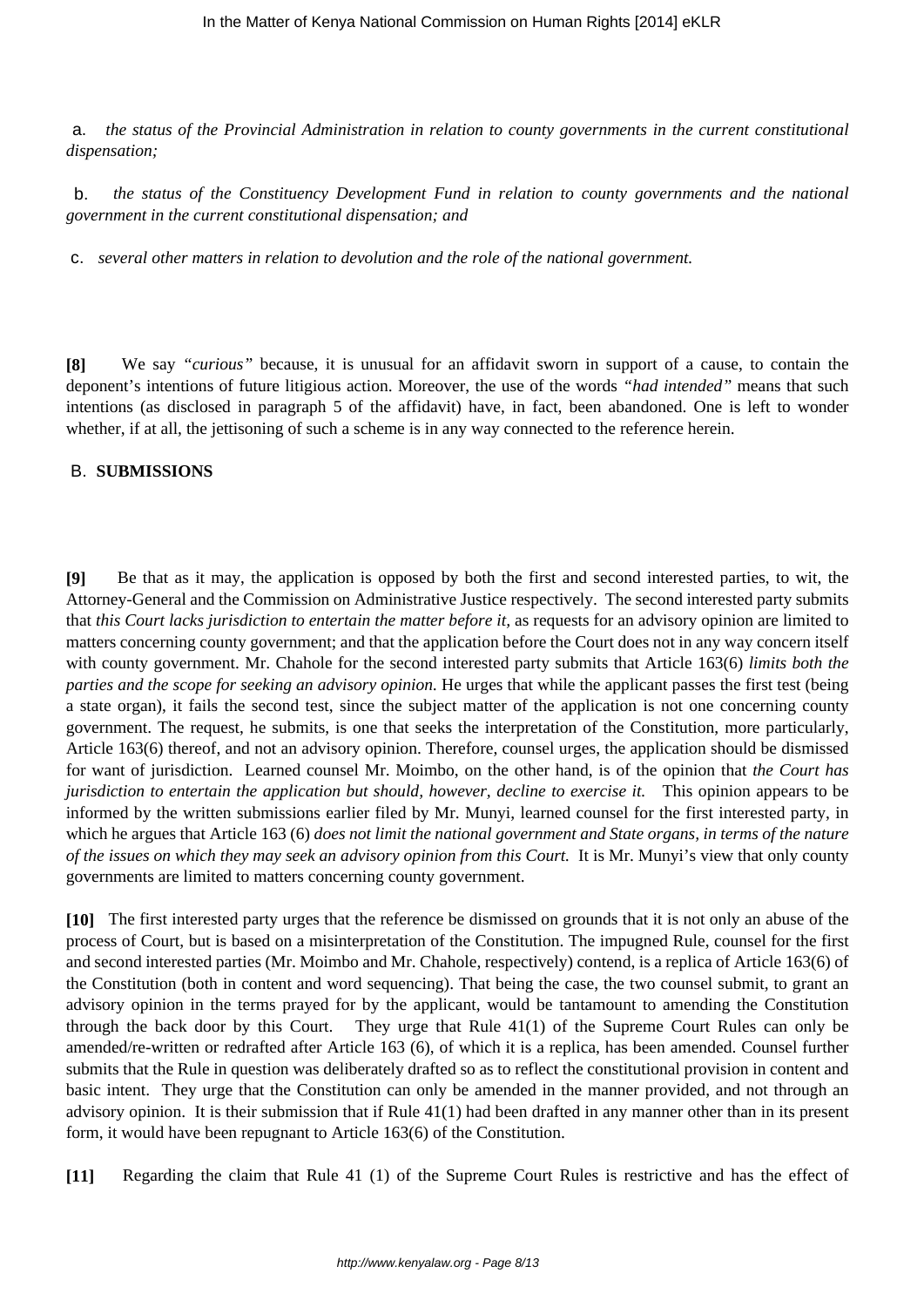excluding persons other than the national government, state organ or county government from seeking an advisory opinion from this Court, counsel for the first and second interested parties submit that indeed the restriction is what the Constitution intended, and that Article 163(6) is categorical as to who may seek an advisory opinion from the Supreme Court. The Rule, it is submitted, has remained faithful to the letter and spirit of the Constitution.

**[12]** In response to the applicant's claim that Article 41(1) of the Supreme Court Rules offends the Bill of Rights, due to its discriminatory effect (restricting those who can seek advisory opinions from this Court), both counsel for the interested parties argue that the proper forum for adjudicating such a claim would be *the High Court*, in light of the provisions of Article 165 (3) of the Constitution. The reference, they contend, ought to have been filed as a constitutional reference before the Constitutional and Human Rights Division of the High Court, since it is basically seeking a declaration that the Rule offends the fundamental rights of the individual enshrined in the Constitution.

**[13]** The second interested party also considers the issue as to whether a constitutional provision can be deemed *"unconstitutional".* This is based on the premise that what the applicant is seeking, in effect, is a *declaration of Article 163(6) as being "unconstitutional"*, through the guise of an advisory opinion. The second interested party argues that the intention of the makers of the Constitution was to limit the persons who may seek an advisory opinion to the *three entities specified in Article 163(6).*

**[14]** The second interested party further submits that in seeking an advisory opinion, the three entities i.e., the national government, State organs and county governments, would be doing so on behalf of "the people": which defeats the argument that Rule 41(1) discriminates against "the people".

**[15]** The interested parties urge that the reference be dismissed on grounds that it is incompetent.

C. **ANALYSIS**

i. *On Jurisdiction*

**[16]** This Court has had occasion to pronounce itself on the parameters within which an advisory opinion may be sought, pursuant to the provisions of Article 163(6) of the Constitution: *In the Matter of the Interim Independent Electoral Commission: Constitutional ApplicationNumber 2 of 2011. A*t paragraph 83 (i) and (ii) in that decision, the Court was categorical that:

*"For a reference to qualify for the Supreme Court's Advisory Opinion discretion, it must fall within the four corners of Article 163 (6): it must be 'a matter concerning county government.' The question as to whether a matter is one concerning county government, will be determined by the Court on a case- by- case basis.* 

*"The only parties that can make a request for an Advisory Opinion are the national government, a State organ, or county government. Any other person or institution may only be enjoined in the proceedings with leave of the Court, either as an intervener (interested party) or as amicus Curiae."*

The two principles have been restated and reaffirmed in subsequent references to this Court for advisory opinions.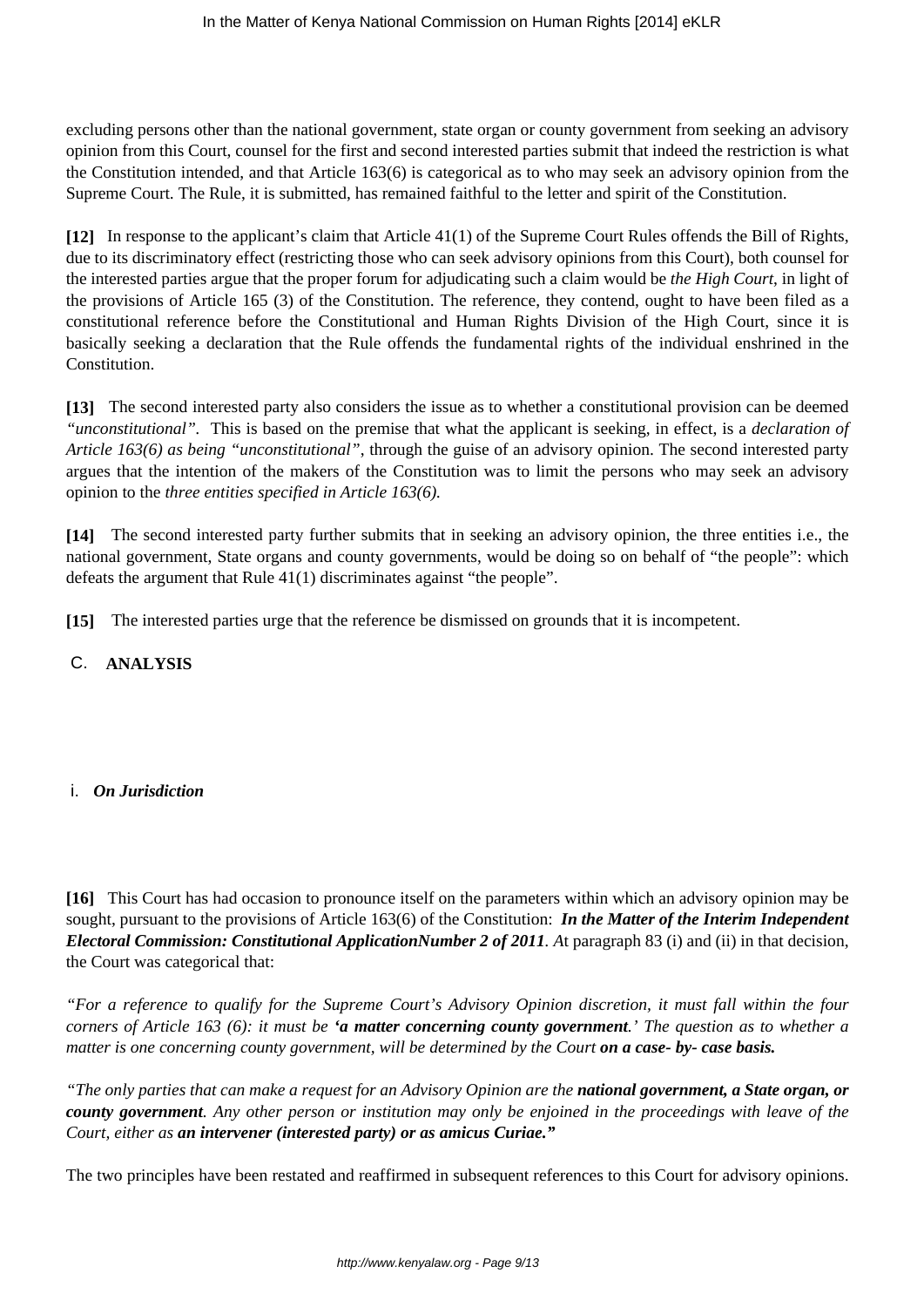Thus, there can be no doubt as to the import of Article 163 (6) of the Constitution, regarding *who* has the competence to request the Court for an advisory opinion. The Article itself is clear and unambiguous on this score. Secondly, the subject matter for an advisory-opinion must be one concerning *county government*. We therefore agree with Mr. Chahole in his reading of the meaning of Article 163(6), as far as the basis for seeking an advisory opinion is concerned. In equal measure, we disagree with Mr. Munyi's assertion that *"the national government and State organs have not been limited on the nature of issues they may wish to[seek] advisory opinions on…."*

#### ii. *The Reference*

**[17]** The question to be answered is, whether the subject matter of the reference before us is one *concerning county government*. Can it be said that the applicant, a State organ, is seeking an advisory opinion from this Court on a matter concerning county government" The applicant seeks an advisory opinion in the following terms:

"1. THAT Rule 40 (1) of the Supreme Court Rules 2011 (now 41 (1) of the Supreme Court Rules of 2012) pursuant to the Supreme Court Act No. 7 and Article 163 (8) of the Constitution of Kenya is restrictive and requires re-drafting and/or amendment to enable parties other than the national government, county governments and State organs to seek the advisory opinion of this Honourable Court under Article 163(6) of the Constitution of Kenya.

"2. THAT the said Rule as presently drafted may violate Articles 19, 20, 21, 22, 48 and 50 of the Constitution of Kenya and should therefore be repealed, re-written, re-drafted and/or be amended to conform to the Constitution of Kenya."

**[18]** Is the applicant really seeking an advisory opinion" In our view, the applicant is not seeking an advisory opinion within the meaning of Article 163(6) of the Constitution. *Where is the matter concerning county government in the two paragraphs as framed by the applicant"* On the face of the application it is clear to us that, what the applicant seeks is not an advisory opinion, but a declaration that Rule 41(1) of the Supreme Court Rules of 2012 is unconstitutional. This *"reference for an advisory opinion"* is actually a *constitutional reference* in disguise. The main objective of the applicant is to elicit a declaration from this Court regarding the constitutionality or otherwise of Rule 41 (1). This is the true nature of the application, notwithstanding the contention by counsel for the applicant, Mr. Kitonga in his written submissions, to the effect that *"this application….squarely relates to county governments."*

**[19]** We agree with counsel for the interested parties in their contention that this application ought to have been filed at the High Court. The High Court is seized with original jurisdiction to determine whether a piece of legislation or subsidiary legislation is unconstitutional. Mr. Kitonga submits that it would be ridiculous to file a petition in the High Court to challenge rules made by the Supreme Court which is superior to the High Court. We, however, see no hierarchical impropriety if a party were to challenge a Supreme Court Rule in the High Court. What would be at stake in such circumstances is not the reputation of the Supreme Court, but the constitutionality of the rule in question. Moreover, it should be clear that Rules and Regulations are only *subsidiary legislation;* and, more emphatically than in the case of an *enactment,* they are subject to annulment by the High Court in exercise of its unlimited jurisdiction.

**[20]** The Constitution remains supreme over all other laws in the land. Mr. Kitonga will be aware that even the provisions of the Supreme Court Act itself have been questioned not just in this Court, but at the High Court. In *Samuel KamauMacharia v. Kenya Commercial Bank Limited Civil Application No. 2 of 2011,* this Court declared Section 14 of the Supreme Court Act unconstitutional, for vesting in the Court a jurisdiction that exceeded the confines of the Constitution. Recently, in *The Commission on Administrative Justice v. The Attorney-*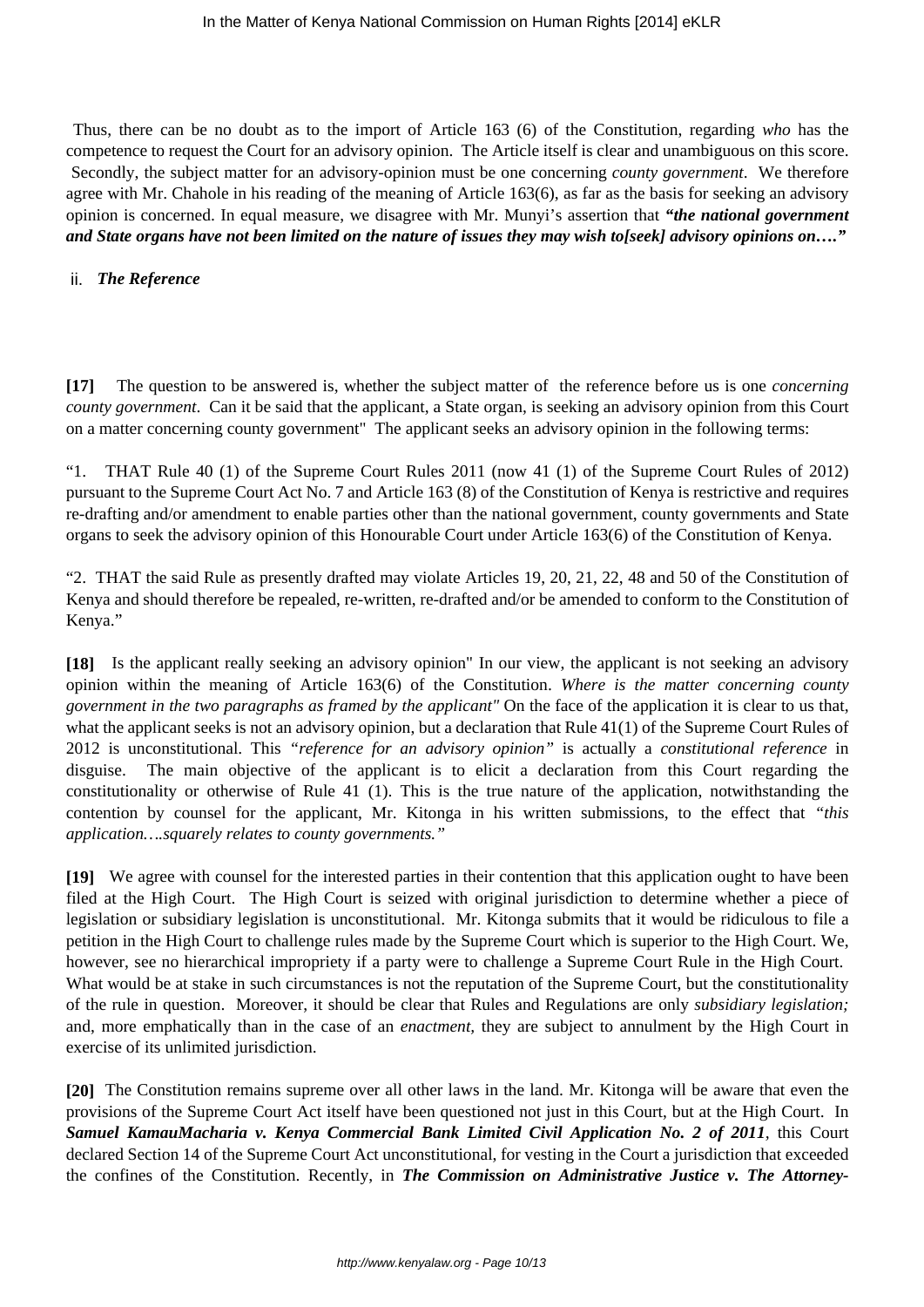*General, Petition No. 284 of 2012,* the High Court declared section 16 (2) (b) of the Supreme Court Act, and Rules 17, 41, 42 and 43 of the Supreme Court Rules unconstitutional.

**[21]** Flowing from the foregoing, we must arrive at the conclusion that the reference before us, as framed by the applicant, is incompetent, and must be dismissed. This conclusion would have been sufficient to dispose of the matter at this stage. However, we take note of the fact that the issue of jurisdiction was not raised by the interested parties by way of preliminary objection. The matter was raised in the course of the substantive application. We therefore think it is proper to consider the entire application on its merits. This brings us to the question as to whether, as urged by the applicant, Rule 41 (1) of the Supreme Court Rules is *discriminatory* and ought to be amended.

**[22]** Rule 41 (1) of the Supreme Court Rules of 2012 provides that *"the National Government, a State organ or County Government may apply to the Court by way of reference for an advisory opinion under Article 163(6) of the Constitution.*" The Rule is on all fours with the Article 163(6) of the Constitution. It actually replicates the provisions of that Article. Yet, Mr. Kitonga for the applicant strongly submits that the Rule as framed has the effect of excluding parties other than the ones specified, from making applications to this Court for advisory opinions. He contends that individuals, Non-Governmental Organizations and professional bodies are excluded by the restrictive words of the Rule. Mr. Kitonga submits that Article 163 (6) of the Constitution has to be read broadly and holistically, taking into account the provisions of Articles 19, 21, 22, 27, 28 and 50 of the Constitution. It is his submission that the said Articles have opened the frontiers *"for all citizens to access justice by approaching the courts of law to vindicate their rights."* And so, he urges, Article 163(6) should not be interpreted in a manner that locks out other persons whether human or corporate, from making applications for advisory opinions.

**[23]** We are unable to appreciate the cogency of such an argument. *"Rights",* as they are attributed to persons under the Constitution, bear the dictionary meaning *(Black's Law Dictionary,* 8th ed. (2004), at p. 1347):

### *"Something that is due to a person by just claim, legal guarantee or moral principle".*

Do persons in general, have a *right to an advisory opinion* of the Supreme Court" We do not think so: for the rights declared in the Constitution are, by Article 22, enforceable by way of regular *"court proceedings".* Such proceedings, in our perception, do not necessarily include the Supreme Court's *advisory opinions.* Such opinions, in our view, are of an exceptional nature and, by design, are meant to serve as a device in aid of the main tasks of the institutional conduct of governance. And thus, those entitled to resort to such opinion are: the national government; any State organ; or any county government (Article 163(6)).

**[24]** In the *Interim Electoral Commission* case, this Court duly considered the nature and purpose of the advisoryopinion mandate in common law and other jurisdictions. It was noted that where it exists, the advisory- opinion jurisdiction is closely defined both in terms of procedure, and juridical effect. In Kenya, the advisory-opinion jurisdiction is a creature of the Constitution of 2010. This Court found it necessary to set guidelines for the exercise of its advisory-opinion jurisdiction. One of the guidelines set by the Court reads as follows:

*"The only parties that can make a request for an advisory-opinion are the national government, a state organ, or county government. Any other person or institution may only be enjoined in the proceedings with leave of the Court, either as an intervener (interested party) or amicus curiae."*

**[25]** It is clear that this Court has already pronounced itself on the meaning of Article 163(6), as to who may move the Court for an advisory opinion. Rule 41 (1) accurately reflects Article 163(6) of the Constitution. It also reflects the Court's interpretation of the same. It cannot be said to be either restrictive or discriminatory, in any manner. Indeed, contrary to the applicant's apprehension, the Court's guideline makes it possible for parties *other than* the national government, State organ or county government, to participate in advisory-opinion proceedings, as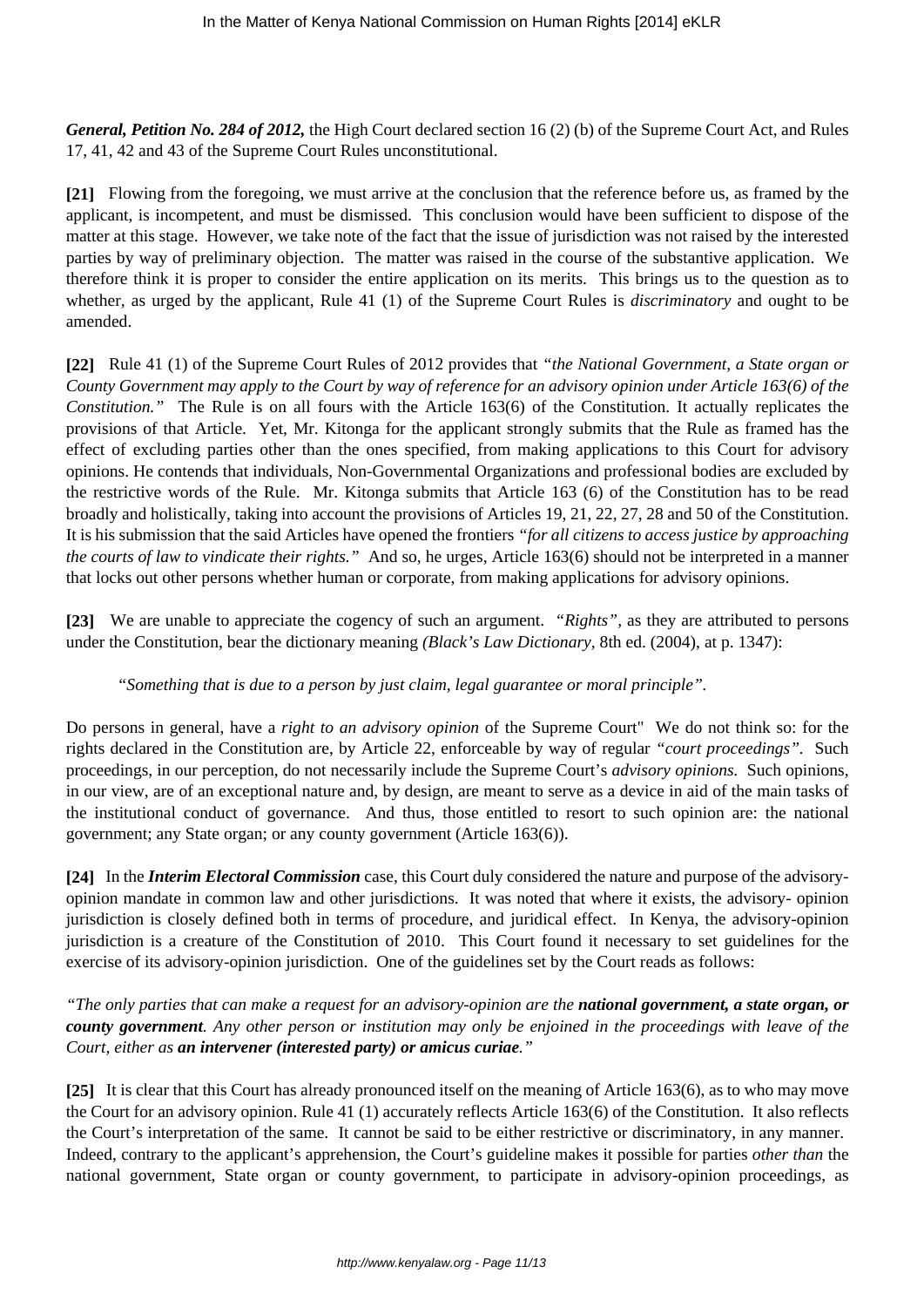interveners or *amici curiae.* So far, many persons have participated in such proceedings as have been initiated before this Court. We do not see how Rule 41 (1) of the Supreme Court Rules in any way hinders one's enjoyment of the Bill of Rights, as stipulated in Chapter 4 of the Constitution. All the rights therein are enforceable in the High Court, with avenues for appeal open all the way to the Supreme Court. The advisory-opinion jurisdiction, on the other hand, is not only discretionary, but exercisable in the manner provided for in Article 163(6).

**[26]** In his written and oral submissions, Mr. Kitonga has persistently urged us to holistically, broadly and robustly interpret the Constitution, so as to find that Article 163(6) means *all persons*, and not just the entities mentioned therein, can apply for advisory opinions. Counsel is, in effect, asking us to find that Article 163(6) of the Constitution does not mean what it says, through *"a holistic interpretation".* But what is meant by a *'holistic interpretation of the Constitution'"* It must mean interpreting the Constitution *in context*. It is the contextual analysis of a constitutional provision, reading it alongside and against other provisions, so as to maintain a rational explication of what the Constitution must be taken to mean in light of its history, of the issues in dispute, and of the prevailing circumstances. Such scheme of interpretation does not mean an unbridled extrapolation of discrete constitutional provisions into each other, so as to arrive at a desired result.

#### **ORDERS**

**[27]** In view of the foregoing, this reference for an advisory opinion is hereby dismissed. We make no order as to costs.

## **DATED** and **DELIVERED** at **NAIROBI** this **27th day of February, 2014.**

………………………………………… …………………………………………….

**P. K. TUNOI MOHAMMED K. IBRAHIM** 

**JUSTICE OF THE SUPREME COURT JUSTICE OF THE SUPREME COURT**

……………………………………… …………………………...............................

**I. B. OJWANG S. C. WANJALA** 

**JUSTICE OF THE SUPREME COURT JUSTICE OF THE SUPREME COURT**

………………………………………………

 **S. N. NDUNGU**

**JUSTICE OF THE SUPREME COURT**